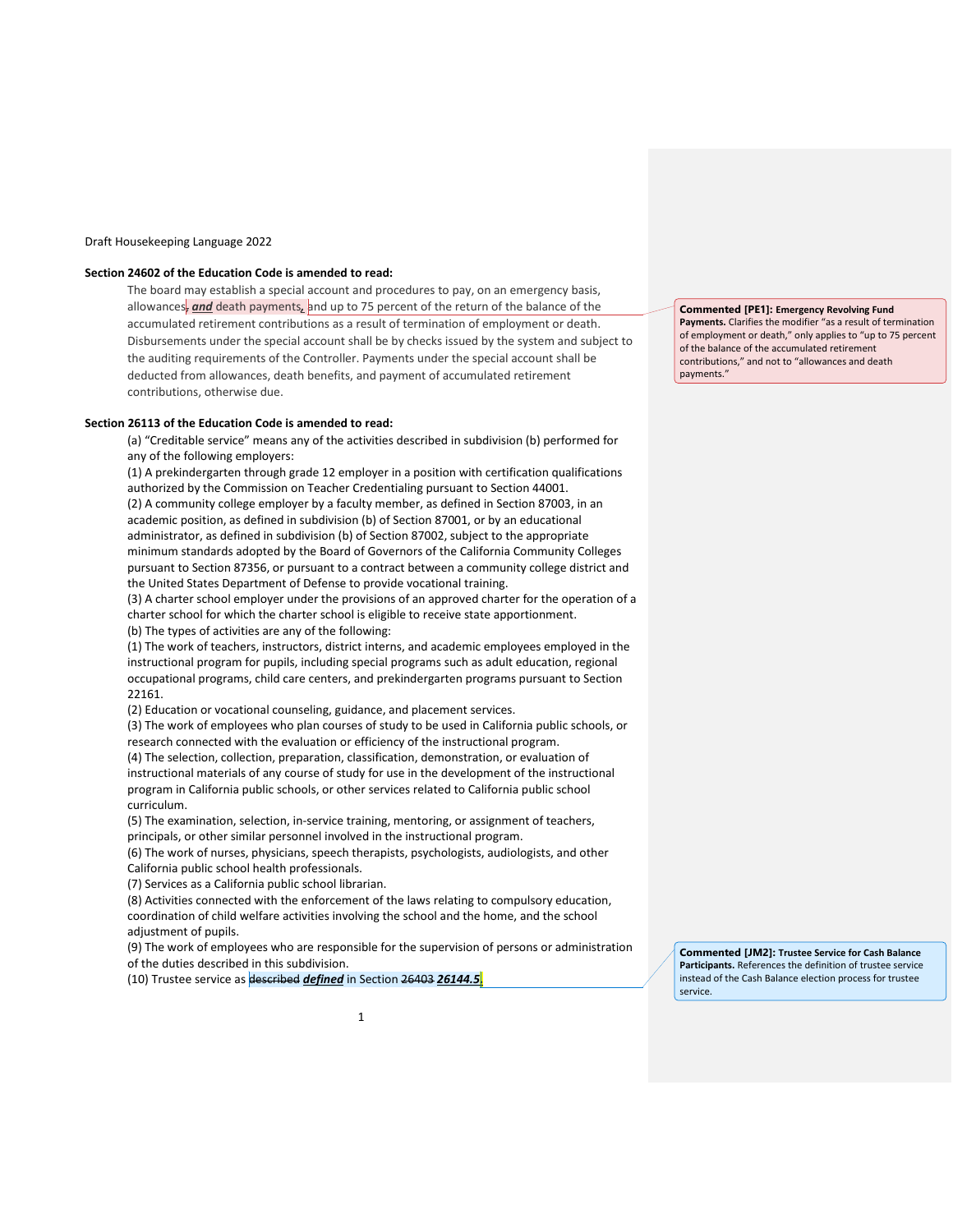(c) "Creditable service" also means any of the activities described in subdivision (b) when they are performed for an employer by:

(1) Superintendents of California public schools, and presidents and chancellors of community college employers.

(2) Consulting teachers employed by an employer to participate in the California Peer Assistance and Review Program for Teachers pursuant to Article 4.5 (commencing with Section 44500) of Chapter 3 of Part 25 of Division 3 of Title 2.

(3) Audiometrists who hold a certificate of registration issued by the State Department of Health Care Services.

#### *(4) A person performing trustee service as described in Section 26403.*

(d) "Creditable service" also means the performance of California public school activities related to, and an outgrowth of, the instructional and guidance program of the California public school when performed for the same employer for which the member is performing any of the activities described in subdivision (b) or (c).

(e) The board shall have final authority for determining creditable service to cover activities not already specified.

#### **Section 26803 of the Education Code is amended to read:**

(a) All creditable service subject to coverage by the Cash Balance Benefit Program and all service with the participant's last employer or employers that is creditable under the Defined Benefit Program*, which does not include retired member activities as defined in Section 22164.5 or retired participant activities as defined in Section 26135.7,* shall be terminated prior to the retirement date.

(b) All employers with which the participant is employed to perform creditable service subject to coverage by the plan shall certify in a format prescribed by the system that the participant's employment has been terminated unless the employment was terminated 12 months or more prior to the participant's retirement date.

### **Section 27100 of the Education Code is amended to read:**

A participant may at any time designate or change the designation of one or more primary beneficiaries and one or more contingent beneficiaries to receive any lump-sum death benefit that may be payable under this plan. The beneficiary for the lump sum death benefit under this part may be a person, trust, or the estate of the participant. The beneficiary shall be designated on a form prescribed by the system that is received in the system's headquarters office by the *system* before the participant's death.

#### **Section 27100.5 is added to the Education Code, to read:**

*A corporation, trust, charitable organization, parochial institution, or public entity may be designated as a beneficiary under this part, but shall not be designated as an annuity beneficiary, except a trust as defined in Section 26106.5.*

# **Section 27201 of the Education Code is amended to read:**

(a) All creditable service subject to coverage by the Cash Balance Benefit Program and all service with the participant's last employer or employers that is creditable under the Defined Benefit Program*, which does not include retired member activities as defined in Section 22164.5 or retired participant activities as defined in Section 26135.7,* shall terminate *be terminated* prior

**Commented [PE3]: Trustee Service for Cash Balance Participants.** Clarifies that trustee service is creditable to the Cash Balance Benefit Program despite not having certification qualifications authorized by the Commission on Teacher Credentialing.

**Commented [PE4]: Cash Balance Termination.** Clarifies that the termination requirements laid out in subdivision (a) do not apply to retired member or retired participant activities.

**Commented [PE5]: Cash Balance Death Benefit Beneficiaries.** In conjunction with the addition of Education Code section 27100.5, specifies that Cash Balance participants can name a corporation, trust, charitable organization, parochial institution or public entity as a beneficiary for lump-sum death benefits.

**Commented [JM6]: Cash Balance Death Benefit Beneficiaries.** Change for consistency to support electronic submission of documents.

**Commented [PE7]: Cash Balance Death Benefit Beneficiaries.** In conjunction with the addition of Education Code section 27100, specifies that Cash Balance participants can name a corporation, trust, charitable organization, parochial institution or public entity as a beneficiary for lump-sum death benefits.